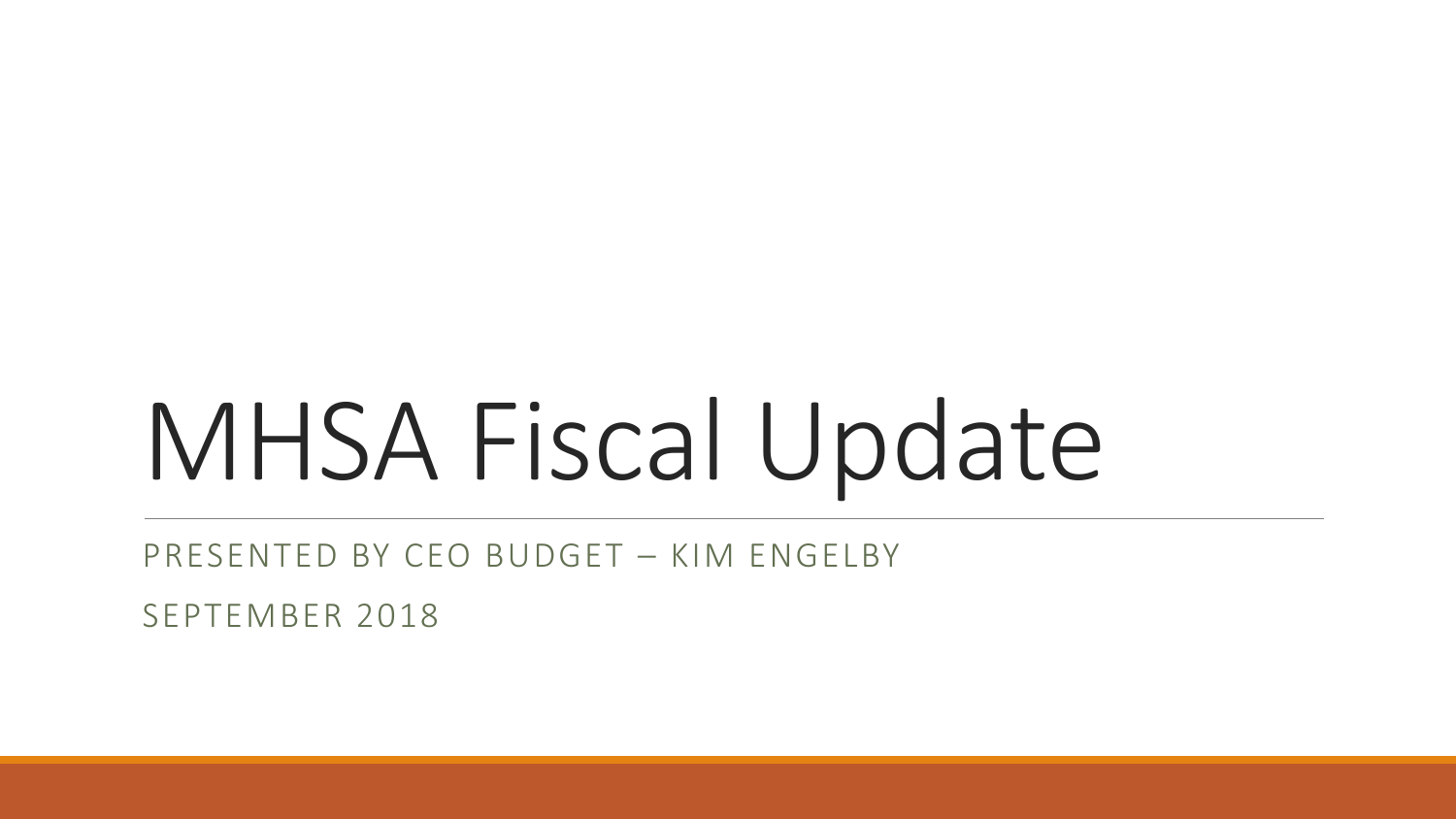# **Objective**

- **-Transfer full responsibility of the MHSA Fund to the CEO Budget** Office.
- Establish a process to allow for the monitoring of activities to the line item detail of the approved budgets.
- **Provide timely routine fiscal reports to the MHSA Steering** Committee and Mental Health Board to facilitate in their decision making process.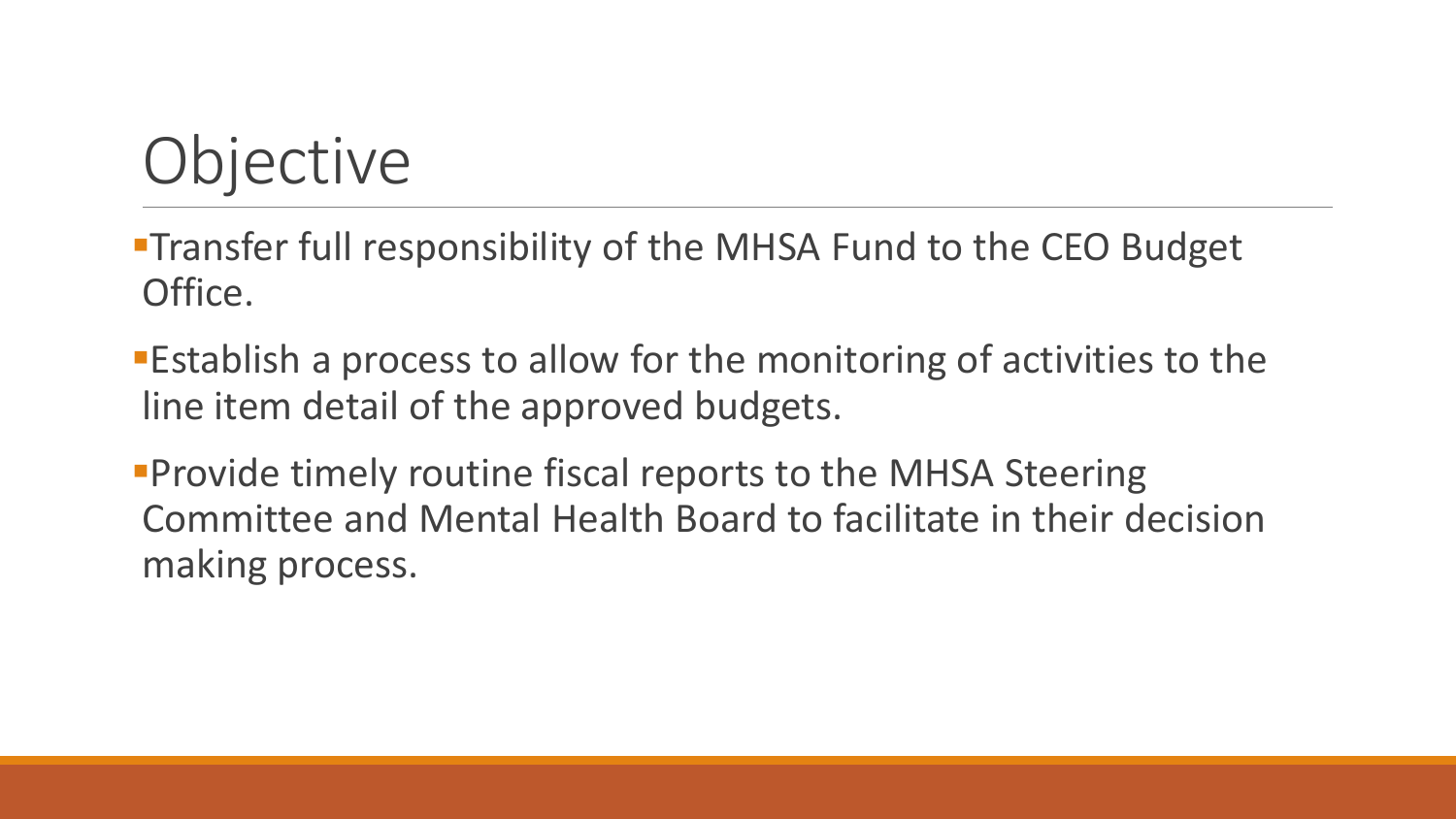# FY 2017-18 Budget Comparison

| <b>MHSA Component</b>     | <b>Budget</b> | <b>Actuals</b> | <b>Variance</b> |  |
|---------------------------|---------------|----------------|-----------------|--|
| <b>Revenues</b>           |               |                | Over/(Under)    |  |
| <b>CSS</b>                | 124,978,291   | 125,724,546    | 746,255         |  |
| PEI                       | 31,399,852    | 31,428,798     | 28,946          |  |
| <b>INN</b>                | 8,336,790     | 8,261,283      | (75, 507)       |  |
| <b>Total Revenues</b>     | 164,714,933   | 165,414,627    | 699,694         |  |
| <b>Expenditures</b>       |               |                |                 |  |
| <b>CSS</b>                | 152,712,341   | 131,935,898    | (20, 776, 443)  |  |
| <b>PEI</b>                | 35,452,761    | 30,684,393     | (4,768,368)     |  |
| <b>INN</b>                | 6,688,707     | 5,272,763      | (1, 415, 944)   |  |
| <b>WET</b>                | 5,150,282     | 4,355,983      | (794, 299)      |  |
| <b>CFTN</b>               | 4,534,915     | 3,267,547      | (1, 267, 368)   |  |
| <b>Total Expenditures</b> | 204,539,006   | 175,516,584    | (29, 022, 422)  |  |

#### **Variance Explanations:**

#### **Revenue:**

• Change in methodology in the allocation of the interest earned.

#### **Expenditures:**

- **•** Offsetting revenue (Medi-Cal) came in higher than anticipated reducing the need for MHSA funding.
- **Savings due to timing for** expansions or startups of new programming.
- **Savings from staff vacancies.**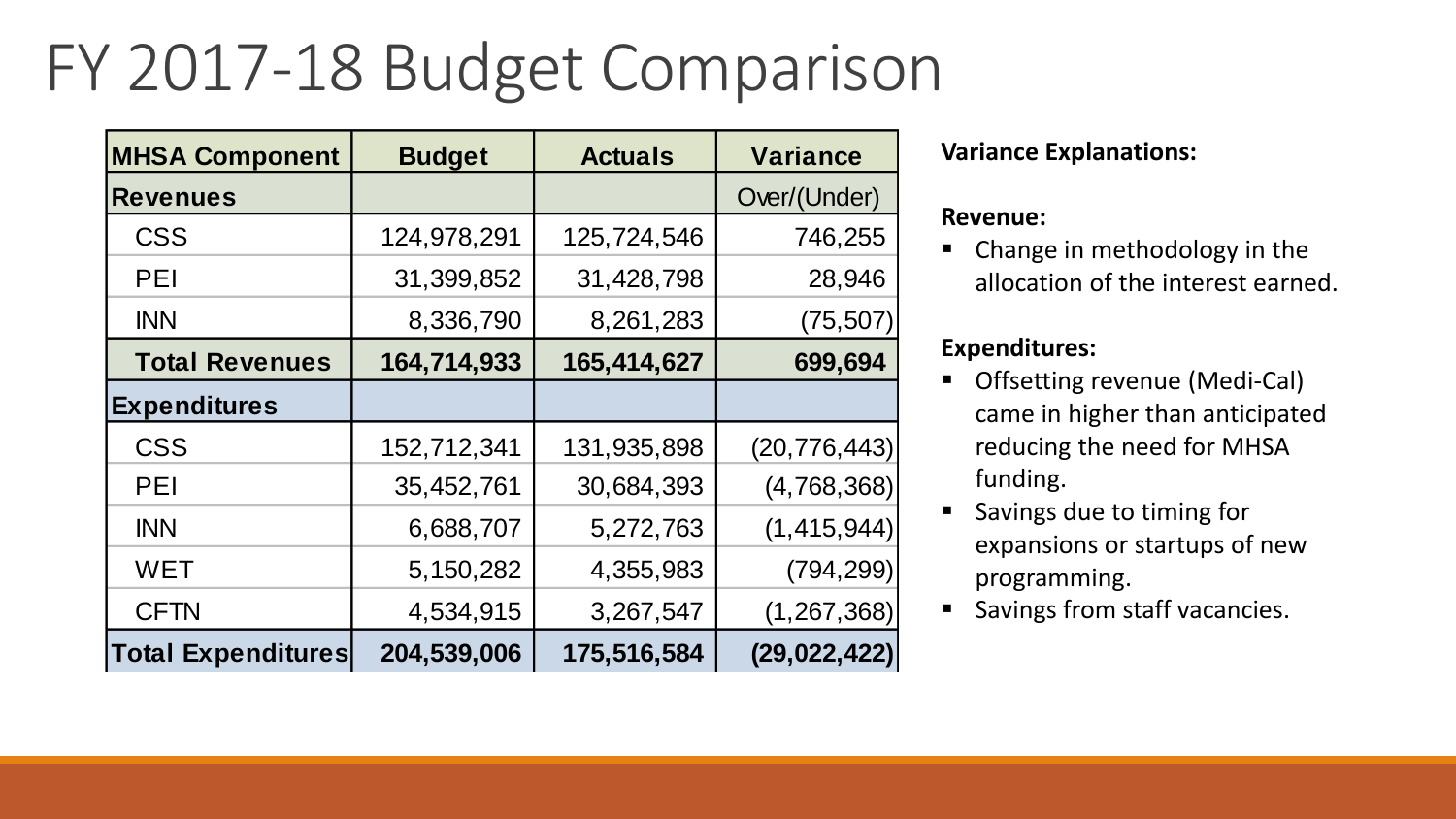### FY 2017-18 Budget Summary

| FY 2017-18 MENTAL HEALTH SERVICES ACT (MHSA) FUNDS    |                 |  |  |  |
|-------------------------------------------------------|-----------------|--|--|--|
| Unspent MHSA Funds as of June 30, 2017                | 183,454,008     |  |  |  |
| Actual Revenue for FY 2017-18                         | 165,414,627     |  |  |  |
| <b>Prior Period Adjustments</b>                       | (13,069,859)    |  |  |  |
| <b>Total Funds Available for FY 2017-18</b>           | 335,798,776     |  |  |  |
| Actual Costs in FY 2017-18                            | (175, 516, 584) |  |  |  |
| <b>Ending Balance at June 30, 2018</b>                | 160,282,192     |  |  |  |
| <b>Detail of Ending Balance by Component</b>          |                 |  |  |  |
| <b>Community Services and Supports (CSS)</b>          | 101,910,790     |  |  |  |
| <b>Prevention and Early Intervention (PEI)</b>        | 27,985,564      |  |  |  |
| <b>Innovation (INN)</b>                               | 29,913,516      |  |  |  |
| <b>Capital Facilities and Technological Needs</b>     | 472,322         |  |  |  |
| <b>Obligations &amp; Pending Adjustments</b>          |                 |  |  |  |
| Purchase - Site of Co-Located Services                | (7, 723, 934)   |  |  |  |
| Balance - Allocation for Housing (Originally \$70.5M) | (55,000,000)    |  |  |  |
| Adjustments - Balances held in liability acct/reserve | 11,586,871      |  |  |  |
| <b>Total Obligations &amp; Pending Adjustments</b>    | (51, 137, 063)  |  |  |  |
|                                                       |                 |  |  |  |
| <b>ADJUSTED Ending Balance at June 30, 2018</b>       | 109,145,129     |  |  |  |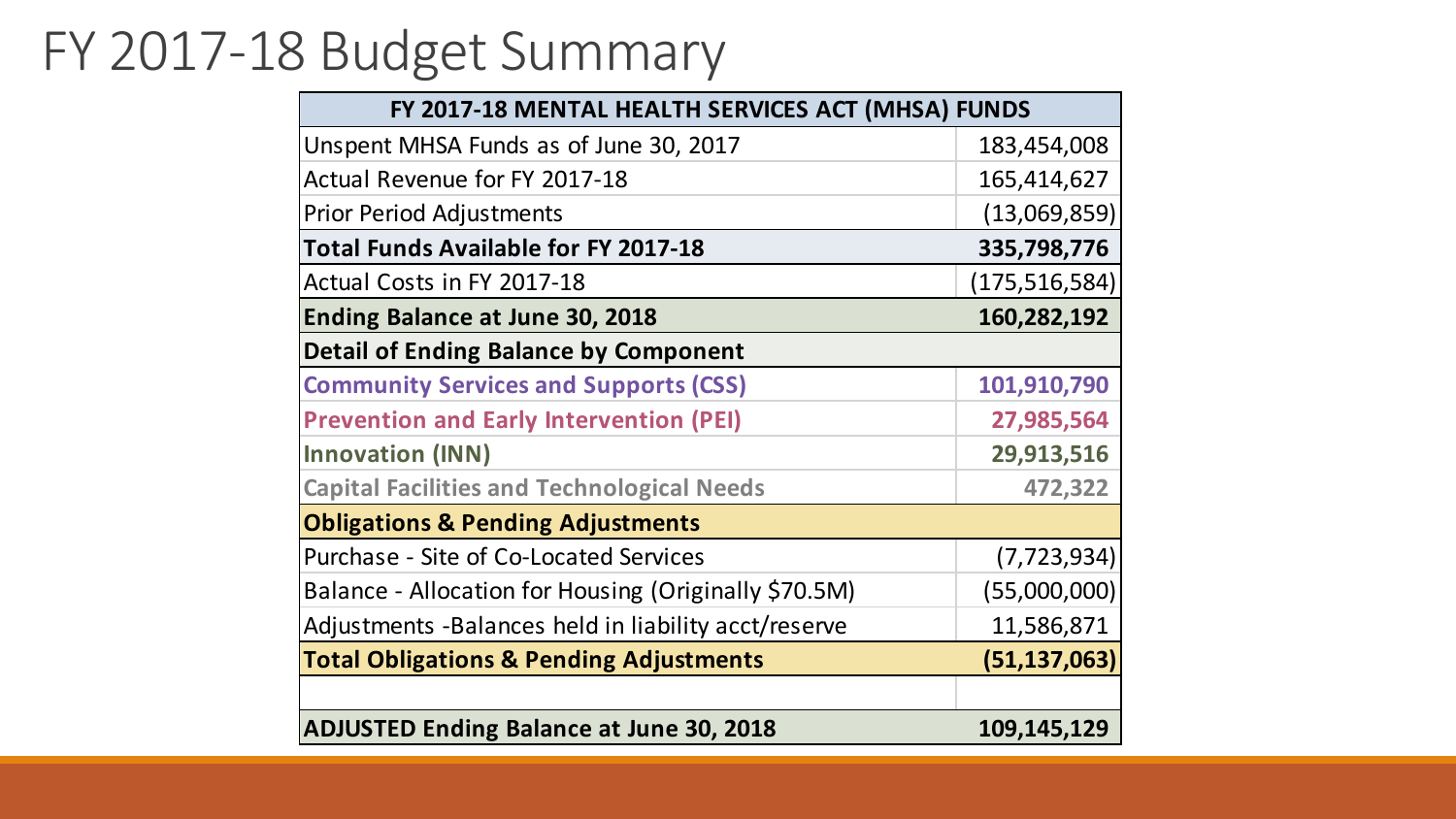### FY 2017-18 Component Summary

| MENTAL HEALTH SERVICES ACT FY 2017-18                                                                          | <b>CSS</b>      | PEI            | <b>INN</b>    | <b>WET</b>                  | <b>CFTN</b> | <b>Total</b>    |
|----------------------------------------------------------------------------------------------------------------|-----------------|----------------|---------------|-----------------------------|-------------|-----------------|
| <b>Carryover of Funds from FY 2016-17</b>                                                                      | 117,365,707     | 34,106,806     | 28,241,626    |                             | 3,739,869   | 183,454,008     |
| <b>Prior Period Adjustments</b>                                                                                | (4,887,582)     | (6,865,647)    | (1,316,630)   |                             |             | (13,069,859)    |
|                                                                                                                |                 |                |               |                             |             |                 |
| <b>RESTATED Carryover funds from FY 2016/17</b>                                                                | 112,478,125     | 27,241,159     | 26,924,996    |                             | 3,739,869   | 170,384,149     |
| MHSA Allocation Received for FY 2017-18                                                                        | 122,944,077     | 30,736,019     | 8,088,426     |                             |             | 161,768,522     |
| Interest Revenue for FY 2017-18                                                                                | 2,780,469       | 692,779        | 172,857       |                             |             | 3,646,105       |
| Transfers from Community Services and Supports to Other MHSA<br>Subaccounts to Cover Approved Project Expenses | (4,355,983)     |                |               | 4,355,983                   |             |                 |
| <b>Total Funding Available for FY 2017-18</b>                                                                  | 233,846,688     | 58,669,957     | 35,186,279    | 4,355,983                   | 3,739,869   | 335,798,776     |
|                                                                                                                |                 |                |               |                             |             |                 |
| Total Expenditures for Approved Projects per FY 2017-18 MHSA Plan                                              | (115, 338, 234) | (25, 136, 390) | (4, 292, 309) | (3,827,380)                 | (2,974,762) | (151, 569, 075) |
|                                                                                                                |                 |                |               |                             |             |                 |
| <b>Program Related County Costs</b>                                                                            | (16, 597, 664)  | (5,548,003)    | (980, 454)    | (528, 603)                  | (292, 785)  | (23, 947, 509)  |
|                                                                                                                |                 |                |               |                             |             |                 |
| <b>Total Program and Administrative Costs</b>                                                                  | (131, 935, 898) | (30, 684, 393) |               | $(5,272,763)$ $(4,355,983)$ | (3,267,547) | (175, 516, 584) |
| <b>Carryover of FY 2017-18 Available Funds</b>                                                                 | 101,910,790     | 27,985,564     | 29,913,516    |                             | 472,322     | 160,282,192     |
|                                                                                                                |                 |                |               |                             |             |                 |
| Amount of MHSA Funds Obligated but Unspent for FY 17/18                                                        |                 |                |               |                             |             |                 |
| Purchase of Site for Co-Located Behavrioral Health Services                                                    | (7, 723, 934)   |                |               |                             |             | (7, 723, 934)   |
| Board Approved Allocation for Housing                                                                          | (55,000,000)    |                |               |                             |             | (55,000,000)    |
| Pending Adjustments identified to be recorded in FY 2018-19:                                                   |                 |                |               |                             |             |                 |
| Release of amount held in liability account which per AB114 are no longer<br>due back to the State             |                 | 243,837        |               |                             |             | 243,837         |
| Adjustment required per State to reclassify a portion of Prudent Reserve                                       |                 |                |               |                             |             |                 |
| Funds back to PEI                                                                                              |                 | 11,343,034     |               |                             |             | 11,343,034      |
| <b>Total for Pending Obligations and Adjustments</b>                                                           | (62, 723, 934)  | 11,586,871     |               |                             |             | (51, 137, 063)  |
|                                                                                                                |                 |                |               |                             |             |                 |
| <b>ADJUSTED Carryover of FY 2017-18 Available Funds Less</b><br><b>Obligations/Adjustments</b>                 | 39,186,856      | 39,572,435     | 29,913,516    |                             | 472,322     | 109,145,129     |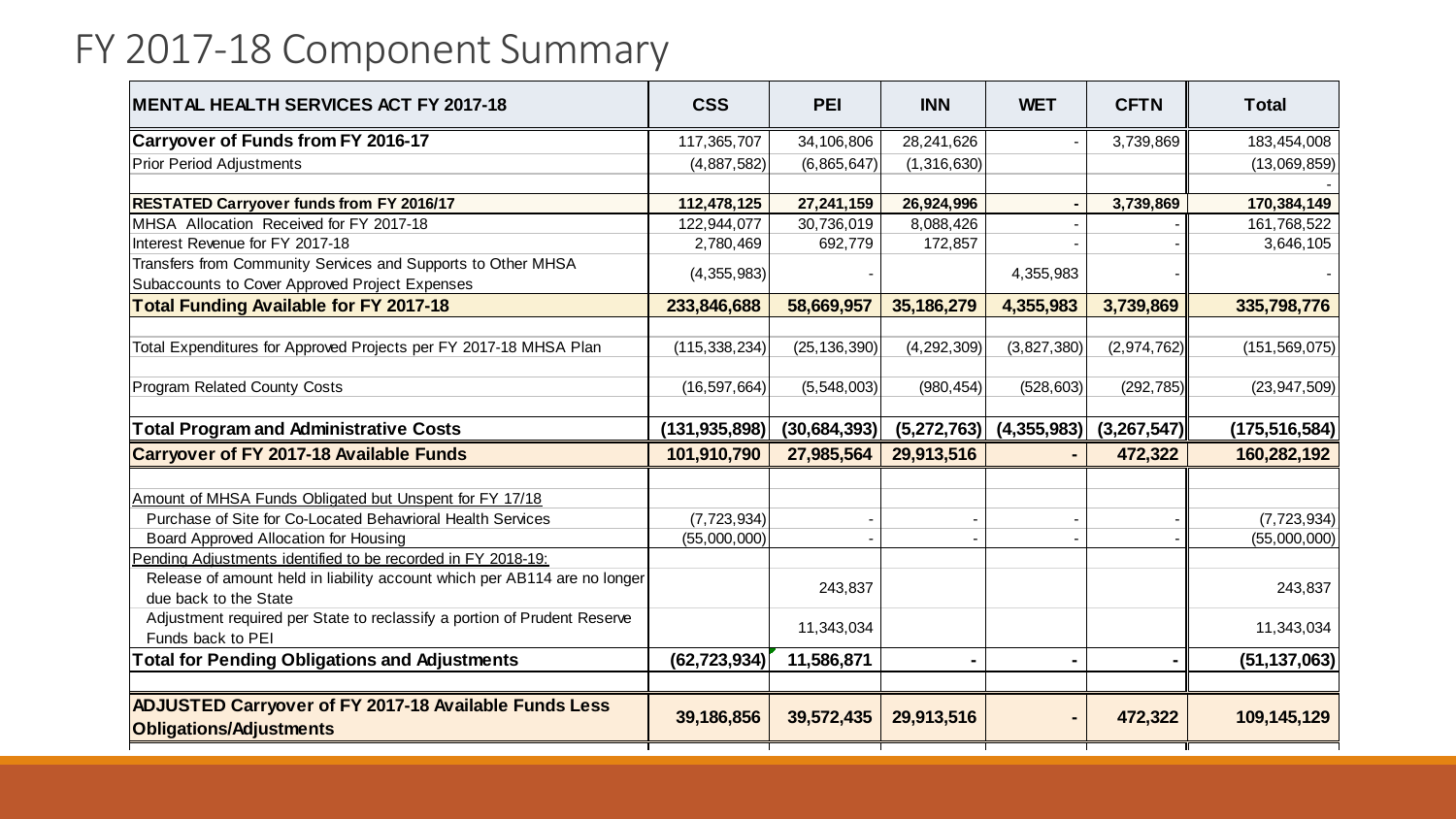## FY 2018-19 Overview

| FY 2018-19 MENTAL HEALTH SERVICES ACT (MHSA) FUNDS    |                |  |  |  |
|-------------------------------------------------------|----------------|--|--|--|
| Unspent MHSA Funds as of June 30, 2018                | 160,282,192    |  |  |  |
| Projected Revenue for FY 2018-19                      | 157,298,871    |  |  |  |
| <b>Total Funds Available for FY 2018-19</b>           | 317,581,063    |  |  |  |
| Projected Costs in FY 2018-19                         | 218,897,166    |  |  |  |
| Projected Ending Balance at June 30, 2019 (SEE BELOW) | 98,683,897     |  |  |  |
| <b>Detail of Ending Balance by Component</b>          |                |  |  |  |
| <b>Community Services and Supports (CSS)</b>          | 50,486,090     |  |  |  |
| <b>Prevention and Early Intervention (PEI)</b>        | 22,523,603     |  |  |  |
| <b>Innovation (INN)</b>                               | 25,674,204     |  |  |  |
| <b>Obligations &amp; Pending Adjustments</b>          |                |  |  |  |
| Purchase - Site of Co-Located Services                | (7, 723, 934)  |  |  |  |
| Balance - Allocation for Housing (Originally \$70.5M) | (55,000,000)   |  |  |  |
| Adjustments -Balances held in liability acct/reserve  | 11,586,871     |  |  |  |
| <b>Total Obligations &amp; Pending Adjustments</b>    | (51, 137, 063) |  |  |  |
|                                                       |                |  |  |  |
| <b>ADJUSTED Ending Balance at June 30, 2018</b>       | 47,546,834     |  |  |  |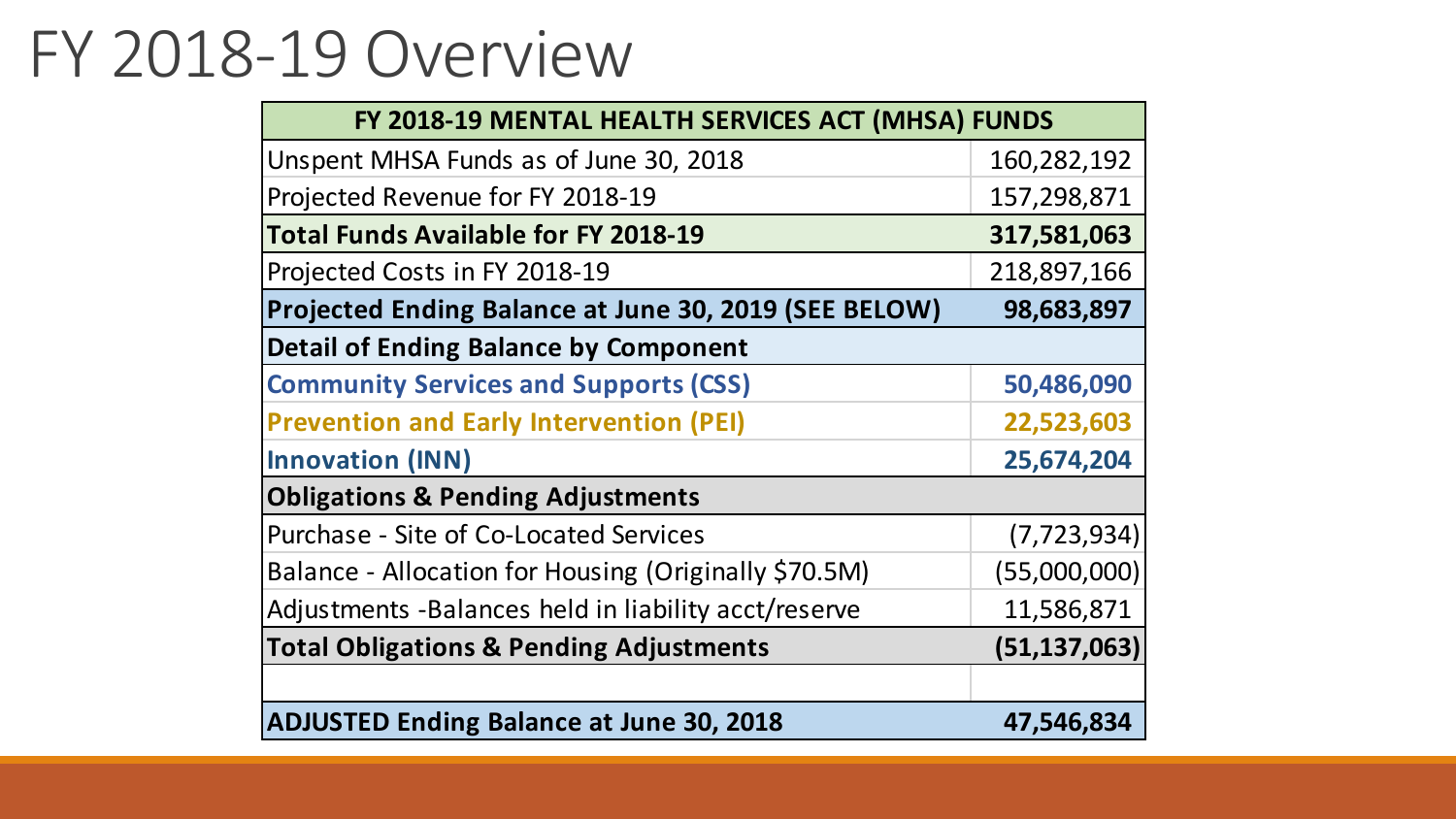### FY 2018-19 Projection Summary

| MENTAL HEALTH SERVICES ACT FY 2018-19                               | <b>CSS</b>     | <b>PEI</b>  | <b>INN</b>   | <b>WET</b> | <b>CFTN</b> | <b>Total</b>   |                |
|---------------------------------------------------------------------|----------------|-------------|--------------|------------|-------------|----------------|----------------|
| Carryover of Funds from FY 2017-18                                  | 134,567,157    | 32,808,649  | 33, 383, 653 |            | 1,316,125   | 202,075,584    | 70,921,582     |
| <b>Prior Period Adjustments</b>                                     | (32, 656, 367) | (4,823,085) | (3,470,137)  |            | (843, 803)  | (41, 793, 392) |                |
|                                                                     |                |             |              |            |             |                |                |
| <b>RESTATED Carryover funds from FY 2017/18</b>                     | 101,910,790    | 27,985,564  | 29,913,516   |            | 472,322     | 160,282,192    | 70,921,582     |
| Projected MHSA Allocation for FY 2018-19                            | 117,925,360    | 29,481,340  | 7,758,247    |            |             | 155, 164, 947  |                |
| Projected Interest Revenue for FY 2018-19                           | 1,416,724      | 509,460     | 207,740      |            |             | 2,133,924      |                |
| Projected Transfers from Community Services and Supports to Other   | (25, 154, 294) |             |              | 5,150,282  | 20,004,012  |                |                |
| MHSA Subaccounts to Cover Approved Project Expenses                 |                |             |              |            |             |                |                |
| Total Projected Funding Available for FY 2018-19                    | 196,098,580    | 57,976,364  | 37,879,503   | 5,150,282  | 20,476,334  | 317,581,063    | 70,921,582     |
|                                                                     |                |             |              |            |             |                |                |
| Total Projected Expenditures for Approved Projects per MHSA Plan    | 123,400,415    | 30,044,713  | 10,343,474   | 4,364,646  | 17,352,825  | 185,506,073    |                |
|                                                                     |                |             |              |            |             |                |                |
| Anticipated Program Related County Costs                            | 22,212,075     | 5,408,048   | 1,861,825    | 785,636    | 3,123,509   | 33,391,093     |                |
|                                                                     |                |             |              |            |             |                |                |
| Total Projected Program and Administrative Costs                    | 145,612,490    | 35,452,761  | 12,205,299   | 5,150,282  | 20,476,334  | 218,897,166    |                |
| <b>Projected Carryover of FY 2018-19 Available Funds</b>            | 50,486,090     | 22,523,603  | 25,674,204   |            |             | 98,683,897     | 70,921,582     |
|                                                                     |                |             |              |            |             |                |                |
| Pending Obligations or Adjustments                                  |                |             |              |            |             |                |                |
| Purchase of Site for Co-Located Behavioral Health Services          | (7, 723, 934)  |             |              |            |             | (7, 723, 934)  |                |
| Board Approved Allocation for Housing                               | (55,000,000)   |             |              |            |             | (55,000,000)   |                |
| Release of amount held in liability account which per AB114 are no  |                | 243,837     |              |            |             | 243,837        |                |
| longer due back to the State                                        |                |             |              |            |             |                |                |
| Adjustment required per State to reclassify a portion of Prudent    |                | 11,343,034  |              |            |             | 11,343,034     | (11, 343, 034) |
| Reserve Funds back to PEI                                           |                |             |              |            |             |                |                |
| <b>Total for Pending Obligations and Adjustments</b>                | (62, 723, 934) | 11,586,871  |              |            |             | (51, 137, 063) | (11, 343, 034) |
|                                                                     |                |             |              |            |             |                |                |
| <b>ADJUSTED Anticipated Carryover of FY 2018-19 Available Funds</b> | (12, 237, 844) | 34,110,474  | 25,674,204   |            |             | 47,546,834     | 59,578,548     |
| <b>Less Obligations/Adjustments</b>                                 |                |             |              |            |             |                |                |
| <b>Estimated New Revenue for FY 2019-20</b>                         | 121,939,586    | 30,640,176  | 8,136,876    |            |             | 160,716,638    |                |
| Projected Available Funds for FY 2019-20                            | 109,701,742    | 64,750,650  | 33,811,080   |            |             | 208, 263, 472  | 59,578,548     |